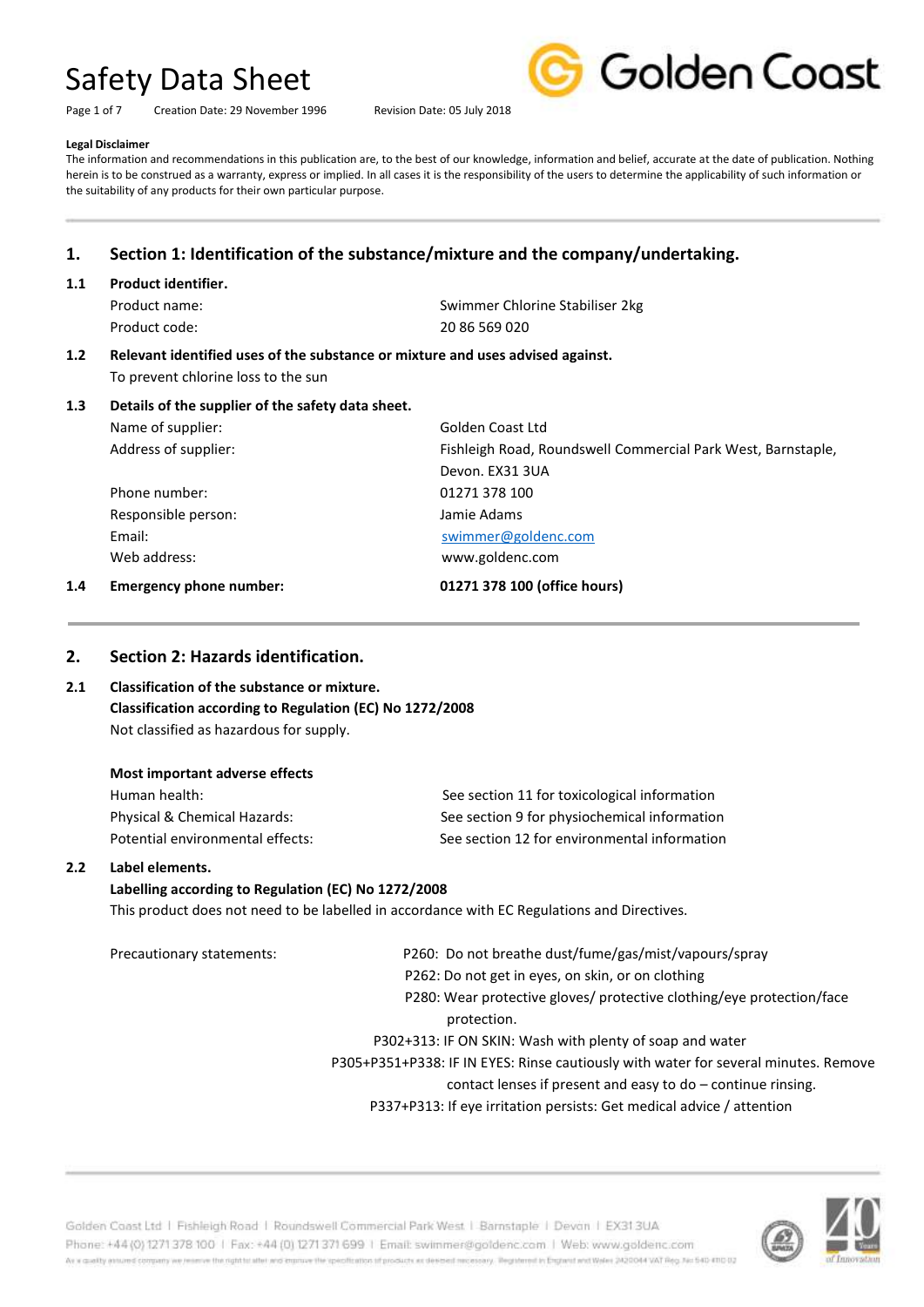Page 2 of 7 Creation Date: 29 November 1996 Revision Date: 05 July 2018



#### **Legal Disclaimer**

The information and recommendations in this publication are, to the best of our knowledge, information and belief, accurate at the date of publication. Nothing herein is to be construed as a warranty, express or implied. In all cases it is the responsibility of the users to determine the applicability of such information or the suitability of any products for their own particular purpose.

#### **2.3 Other hazards.**

No other information available

## **3. Section 3: Composition/information on ingredients.**

#### **3.1 Substances.**

| <b>Chemical Name:</b> | CAS No:  | EC No:    | %    |
|-----------------------|----------|-----------|------|
| Cyanuric Acid         | 108-80-5 | 203-618-0 | >99% |

## **4. Section 4: First aid measures.**

| 4.1 | Description of first aid measures.                                          |                                                                                                 |
|-----|-----------------------------------------------------------------------------|-------------------------------------------------------------------------------------------------|
|     | General advice:                                                             | Take off all contaminated clothing immediately.                                                 |
|     | If inhaled:                                                                 | Remove to fresh air                                                                             |
|     | In case of skin contact:                                                    | Wash off immediately with soap and plenty of water. If irritation persists<br>call a doctor.    |
|     | In case of eye contact:                                                     | Rinse immediately with plenty of water, also under the eyelid for at least                      |
|     |                                                                             | 15 minutes. Consult an eye specialist immediately. Go to an ophthalmic<br>hospital if possible. |
|     | If swallowed:                                                               | Rinse mouth with water and then drink plenty of water. If symptoms<br>persist call a doctor.    |
| 4.2 | Most important symptoms and effects, both acute and delayed.                |                                                                                                 |
|     | Symptoms:                                                                   | No information available                                                                        |
|     | Effects:                                                                    | No information available                                                                        |
| 4.3 | Indication of any immediate medical attention and special treatment needed. |                                                                                                 |

Treatment: Treat symptomatically

## **5. Section 5: Firefighting measures.**

| 5.1                                                           | Extinguishing media.                   |                                                                                                                |  |
|---------------------------------------------------------------|----------------------------------------|----------------------------------------------------------------------------------------------------------------|--|
|                                                               | Suitable extinguishing media:          | Use extinguishing measures that are appropriate to the local<br>circumstances and the surrounding environment. |  |
|                                                               | Unsuitable extinguishing media:        | High volume water jet.                                                                                         |  |
| Special hazards arising from the substance or mixture.<br>5.2 |                                        |                                                                                                                |  |
|                                                               | Specific Hazards during fire-fighting: | Burning produces irritant fumes                                                                                |  |
| 5.3                                                           | Advice for firefighters.               |                                                                                                                |  |
|                                                               | Special protective equipment:          | In the event of fire, wear self-contained breathing apparatus.                                                 |  |
|                                                               |                                        | Wear personal protective equipment                                                                             |  |

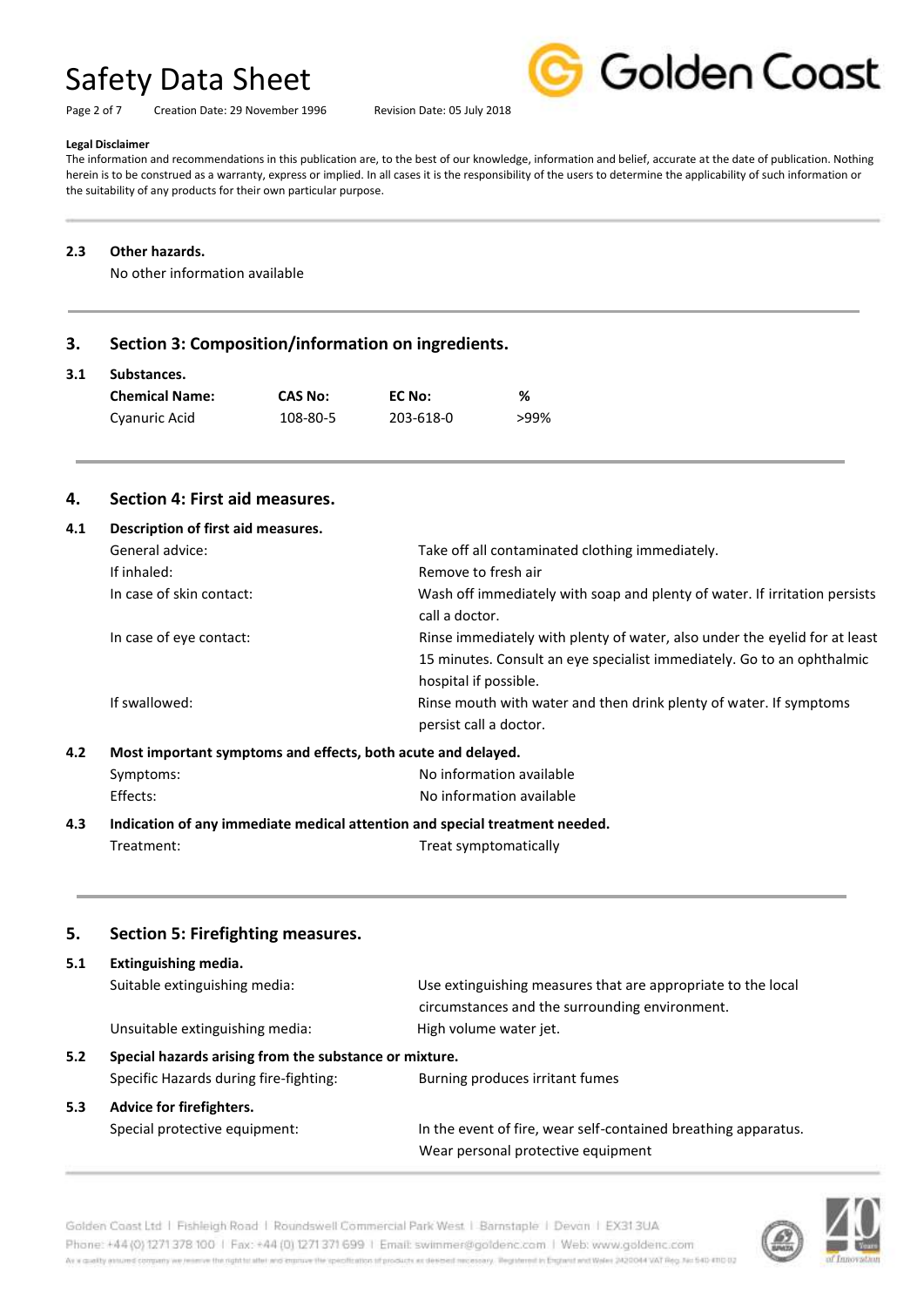Page 3 of 7 Creation Date: 29 November 1996 Revision Date: 05 July 2018



#### **Legal Disclaimer**

The information and recommendations in this publication are, to the best of our knowledge, information and belief, accurate at the date of publication. Nothing herein is to be construed as a warranty, express or implied. In all cases it is the responsibility of the users to determine the applicability of such information or the suitability of any products for their own particular purpose.

| Further information: | Collect contaminated fire extinguishing water separately. This must not be |
|----------------------|----------------------------------------------------------------------------|
|                      | discharged into drains.                                                    |

### **6. Section 6: Accidental release measures.**

| 6.1 | Personal precautions, protective equipment and emergency procedures. |                                                                           |
|-----|----------------------------------------------------------------------|---------------------------------------------------------------------------|
|     | Personal precautions:                                                | Wear personal protective equipment. Avoid contact with the skin and eyes  |
| 6.2 | <b>Environmental precautions.</b>                                    |                                                                           |
|     | Environmental precautions:                                           | Do not flush into surface water or sanitary sewer system                  |
| 6.3 | Methods and material for containment and cleaning up.                |                                                                           |
|     | Clean-up procedure:                                                  | Use mechanical handling equipment. Keep suitable, closed containers for   |
|     |                                                                      | disposal. Absorb with liquid binding material as described in the section |
|     |                                                                      | 'Disposal considerations'                                                 |
| 6.4 | Reference to other sections.                                         |                                                                           |

| Reference to other sections: | For personal protection see section 8 |
|------------------------------|---------------------------------------|
|                              |                                       |

Storage temperature: No information available.

## **7. Section 7: Handling and storage.**

| 7.1 | Precautions for safe handling.<br>Advice on safe handling:    | Keep container tightly closed. Use personal protective equipment. Avoid<br>contact with skin, eyes and clothing. Emergency eye wash stations and<br>emergency showers should be available in the immediate vicinity.                                                                                                      |
|-----|---------------------------------------------------------------|---------------------------------------------------------------------------------------------------------------------------------------------------------------------------------------------------------------------------------------------------------------------------------------------------------------------------|
|     | Hygiene measures:                                             | Keep away from food, drink and animal feeding stuffs. Smoking, eating and<br>drinking should be prohibited in the application area. Wash hands before<br>breaks and at the end of the work day. Take off all contaminated clothing<br>immediately. Provide adequate ventilation. Avoid contact with the skin<br>and eyes. |
| 7.2 | Conditions for safe storage, including any incompatibilities. |                                                                                                                                                                                                                                                                                                                           |
|     | Storage requirements:                                         | Keep only in the original container                                                                                                                                                                                                                                                                                       |
|     | Advice against fire:                                          | Normal measures for preventative fire protection                                                                                                                                                                                                                                                                          |
|     | Advice on common storage:                                     | Keep away from food, drink and animal feeding stuffs.                                                                                                                                                                                                                                                                     |

**7.3 Specific end use(s).** No information available.

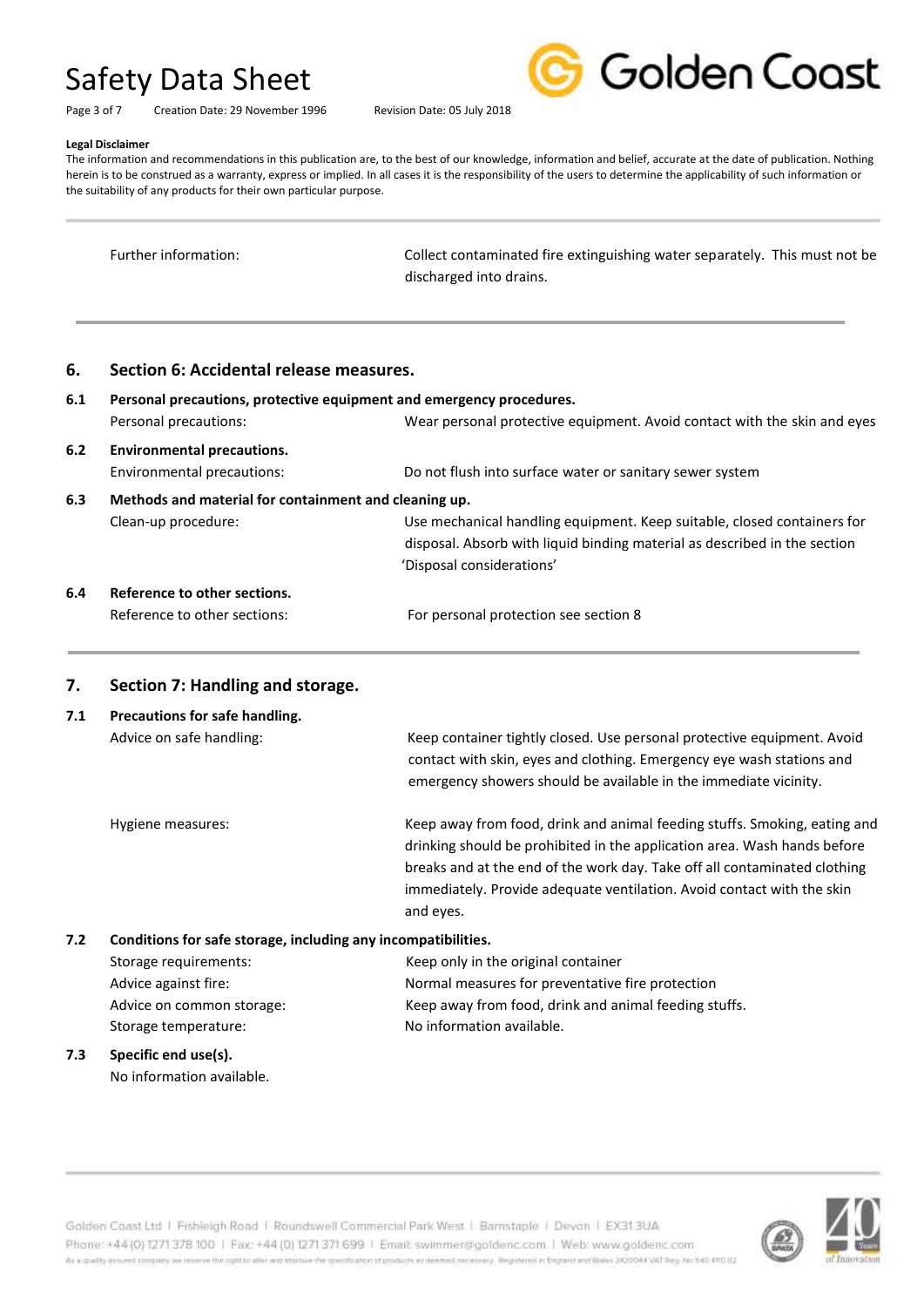Page 4 of 7 Creation Date: 29 November 1996 Revision Date: 05 July 2018



### **Legal Disclaimer**

The information and recommendations in this publication are, to the best of our knowledge, information and belief, accurate at the date of publication. Nothing herein is to be construed as a warranty, express or implied. In all cases it is the responsibility of the users to determine the applicability of such information or the suitability of any products for their own particular purpose.

# **8. Section 8: Exposure controls/personal protection.**

#### **8.1 Control parameters.**

Contains no substances with occupational exposure limit values

| 8.2 | <b>Exposure controls.</b><br><b>Engineering measures</b> | Use in a well ventilated area.                                                                                                               |
|-----|----------------------------------------------------------|----------------------------------------------------------------------------------------------------------------------------------------------|
|     | Personal protective equipment                            |                                                                                                                                              |
|     | Respiratory protection:                                  | In case of inadequate ventilation wear respiratory protection                                                                                |
|     | Hand protection:                                         | Wear protective gloves. The selected protective gloves have to satisfy the<br>specifications of EU Directive 89/686/EEC and standard EN 374. |
|     | Eye protection:                                          | Wear safety glasses approved to standard EN 166.                                                                                             |
|     | Skin and body protection:                                | Wear appropriate clothing to prevent repeated or prolonged skin contact.                                                                     |
|     | <b>Environmental exposure controls</b>                   | Do not flush into surface water or sanitary sewer system.                                                                                    |

## **9. Section 9: Physical and chemical properties.**

#### **9.1 Information on basic physical and chemical properties.**

| 9.2 | <b>Other Information</b>               |                               |
|-----|----------------------------------------|-------------------------------|
|     | Thermal decomposition:                 | $>360^{\circ}$ C              |
|     | Partition coefficient:n-octanol/water: | $-0.948$                      |
|     | Water solubility:                      | 26g/l @ 90°C                  |
|     | Density $@$ 20 $°C$ :                  | ca. $0.90$ g/cm <sup>3</sup>  |
|     | Vapour pressure:                       | <0.000001hPa                  |
|     | <b>Boiling point:</b>                  | No data available.            |
|     | Melting point:                         | 320-330°C                     |
|     | pH @ 20°C:                             | 3.8-4.0 (as aqueous solution) |
|     | Odour:                                 | Odourless                     |
|     | Colour:                                | Yellowish                     |
|     | Form:                                  | Solid                         |

No further information available.

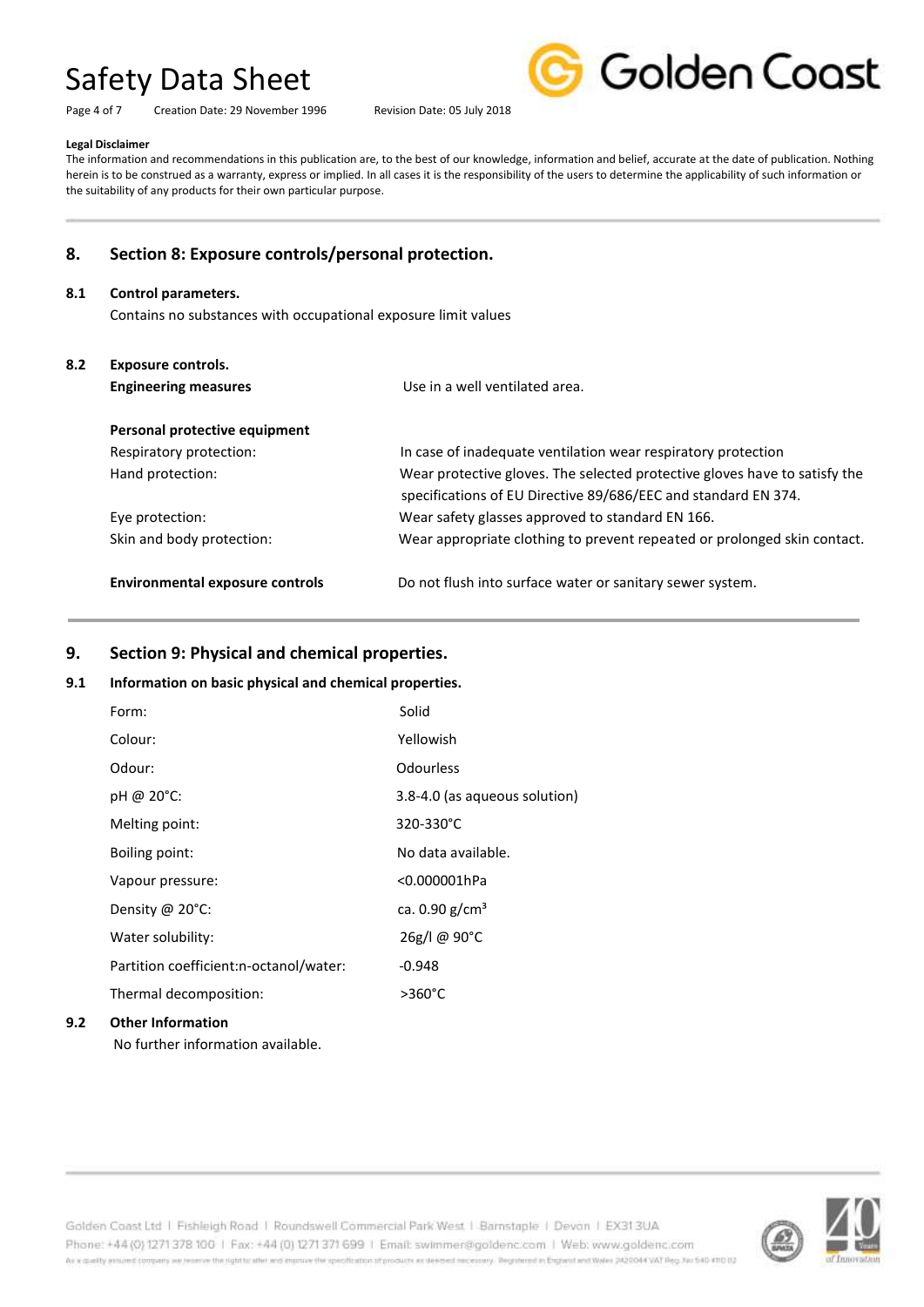Page 5 of 7 Creation Date: 29 November 1996 Revision Date: 05 July 2018



#### **Legal Disclaimer**

The information and recommendations in this publication are, to the best of our knowledge, information and belief, accurate at the date of publication. Nothing herein is to be construed as a warranty, express or implied. In all cases it is the responsibility of the users to determine the applicability of such information or the suitability of any products for their own particular purpose.

| 10.               | Section 10: Stability and reactivity.                                  |                                                           |
|-------------------|------------------------------------------------------------------------|-----------------------------------------------------------|
| 10.1              | Reactivity.<br>Reactivity:                                             | No information available.                                 |
| 10.2 <sub>1</sub> | <b>Chemical stability.</b><br>Chemical stability:                      | No decomposition if stored and applied as directed        |
| 10.3              | Possibility of hazardous reactions.<br>Hazardous reactions:            | None reasonable foreseeable                               |
| 10.4              | Conditions to avoid.<br>Conditions to avoid:<br>Thermal decomposition: | Heat<br>$>360^{\circ}$ C                                  |
| 10.5              | Incompatible materials.<br>Materials to avoid:                         | Chlorine                                                  |
| 10.6              | Hazardous decomposition products.<br>Haz.decomp.products:              | Nitrogen oxides (Nox) Hydrogen cyanide (hydrocyanic acid) |

## **11. Section 11: Toxicological information.**

### **11.1 Information on toxicological effects.**

**Toxicity Values** Cyanuric Acid

| Route  | <b>Species</b> |      | Value | <b>Units</b> |  |
|--------|----------------|------|-------|--------------|--|
| Oral   | Rat            | LD50 | 7.200 | Mg/kg        |  |
| Dermal | Rabbit         | LD50 | 5,000 | Mg/kg        |  |

| There is no evidence that this substance has any carcinogenic properties. |
|---------------------------------------------------------------------------|
|                                                                           |
|                                                                           |
|                                                                           |

# **12. Section 12: Ecological information.**

### **12.1 Etoxicity (in water).**

**Acute toxicity** Cyanuric Acid

| Cydilulic Aciu         |             |      |              |       |
|------------------------|-------------|------|--------------|-------|
| <b>Species</b>         | <b>Time</b> | Test | <b>Value</b> | Units |
| Brachydnio rerio       | 24 hr       | LC50 | 2,000        | Mg/l  |
| Cyprinus carpio (Carp) | 24 hr       | LC50 | 2,000        | Mg/l  |

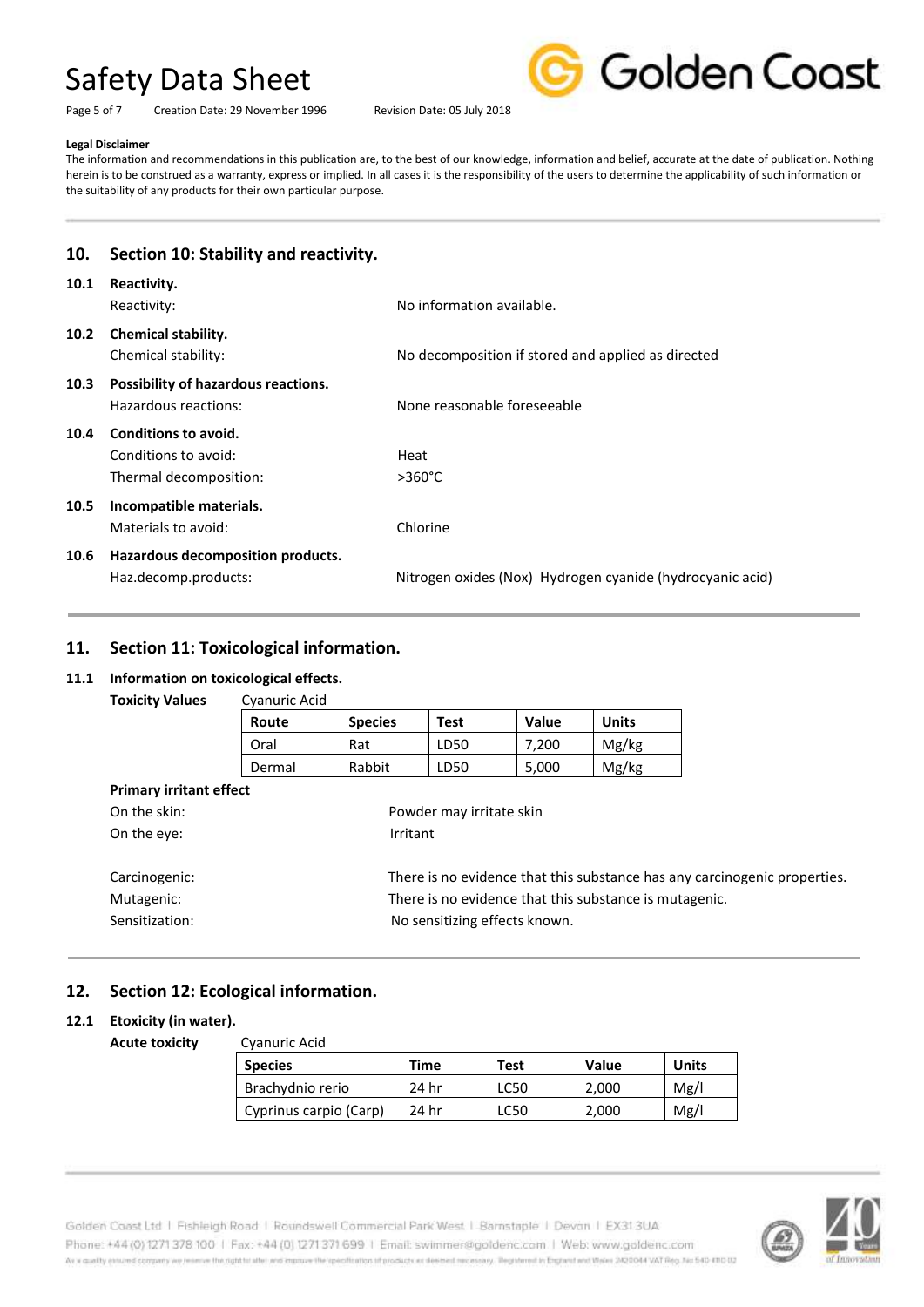Page 6 of 7 Creation Date: 29 November 1996 Revision Date: 05 July 2018



#### **Legal Disclaimer**

The information and recommendations in this publication are, to the best of our knowledge, information and belief, accurate at the date of publication. Nothing herein is to be construed as a warranty, express or implied. In all cases it is the responsibility of the users to determine the applicability of such information or the suitability of any products for their own particular purpose.

| 12.2 | Persistence and degradability.<br>Persistence and degradability:                      | Readily biodegradable                                                                                      |
|------|---------------------------------------------------------------------------------------|------------------------------------------------------------------------------------------------------------|
| 12.3 | <b>Bioaccumulation potential.</b><br>Bioaccumative potential:                         | No data available                                                                                          |
| 12.4 | Mobility in soil.<br>Mobility:                                                        | No data available.                                                                                         |
| 12.5 | <b>Results of PBT and vPvB assessment.</b><br>PBT identification:                     | No data available.                                                                                         |
| 12.6 | Other adverse effects.<br>Other adverse effects:<br>Additional ecological information | No data available<br>Do not flush into surface water or sanitary sewer system<br>Avoid subsoil penetration |
|      |                                                                                       |                                                                                                            |

## **13. Section 13: Disposal considerations.**

#### **13.1 Waste treatment methods.**

Disposal should be in accordance with local, state or national legislation Do not reuse empty containers without commercial cleaning or reconditioning Do not discharge into drains or the environment, dispose to an authorised waste collection point.

#### **Classification**

Waste Codes in accordance with the European Waste catalogue (EWC) are origin-defined. Since this product is used in several industries, no Waste Code can be provided by the supplier. The Waste Code should be determined in arrangement with your waste disposal partner or the responsible authority.

# **14. Section 14: Transport information.**

- **14.1 UN number.** Not applicable
- **14.2 UN proper shipping name.** Not applicable
- **14.3 Transport hazard class(es).** Not applicable
- **14.4 Packing group.** Not applicable

### **14.5 Environmental hazards.**

Clean up even minor leaks or spills if possible without unnecessary risks.